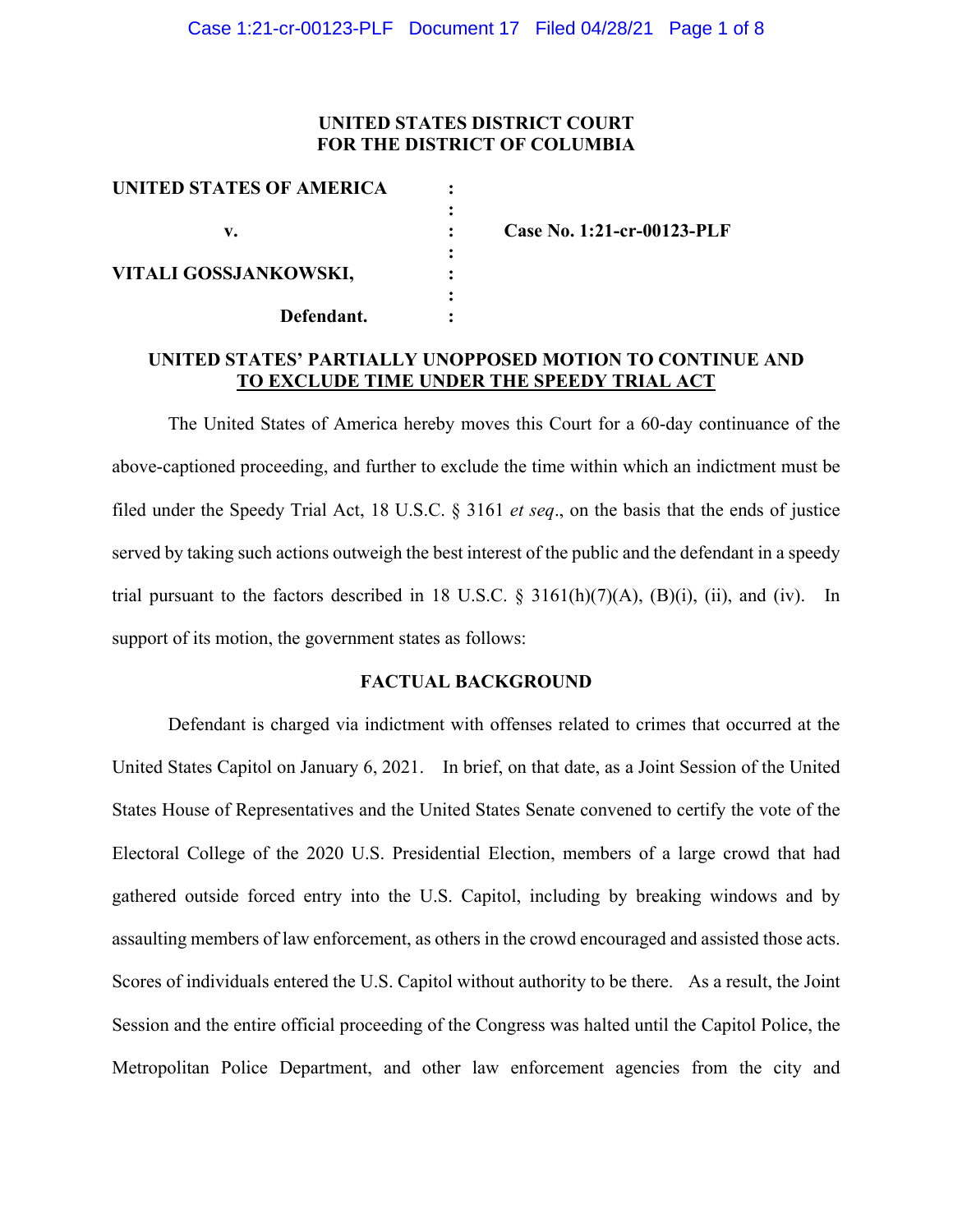### Case 1:21-cr-00123-PLF Document 17 Filed 04/28/21 Page 2 of 8

surrounding region were able to clear the Capitol of hundreds of unlawful occupants and ensure the safety of elected officials. This event in its entirety is hereinafter referred to as the "Capitol Attack."

The investigation and prosecution of the Capitol Attack will likely be one of the largest in American history, both in terms of the number of defendants prosecuted and the nature and volume of the evidence. Over 300 individuals have been charged in connection with the Capitol Attack. The investigation continues and the government expects that at least one hundred additional individuals will be charged. While most of the cases have been brought against individual defendants, the government is also investigating conspiratorial activity that occurred prior to and on January 6, 2021. The spectrum of crimes charged and under investigation in connection with the Capitol Attack includes (but is not limited to) trespass, engaging in disruptive or violent conduct in the Capitol or on Capitol grounds, destruction of government property, theft of government property, assaults on federal and local police officers, firearms offenses, civil disorder, obstruction of an official proceeding, possession and use of destructive devices, and conspiracy.

Defendants charged and under investigation come from throughout the United States, and a combined total of over 900 search warrants have been executed in almost all fifty states and the District of Columbia. Multiple law enforcement agencies were involved in the response to the Capitol Attack, which included officers and agents from U.S. Capitol Police, the District of Columbia Metropolitan Police Department, the Federal Bureau of Investigation, the Department of Homeland Security, the Bureau of Alcohol, Tobacco, Firearms and Explosives, the United States Secret Service, the United States Park Police, the Virginia State Police, the Arlington County Police Department, the Prince William County Police Department, the Maryland State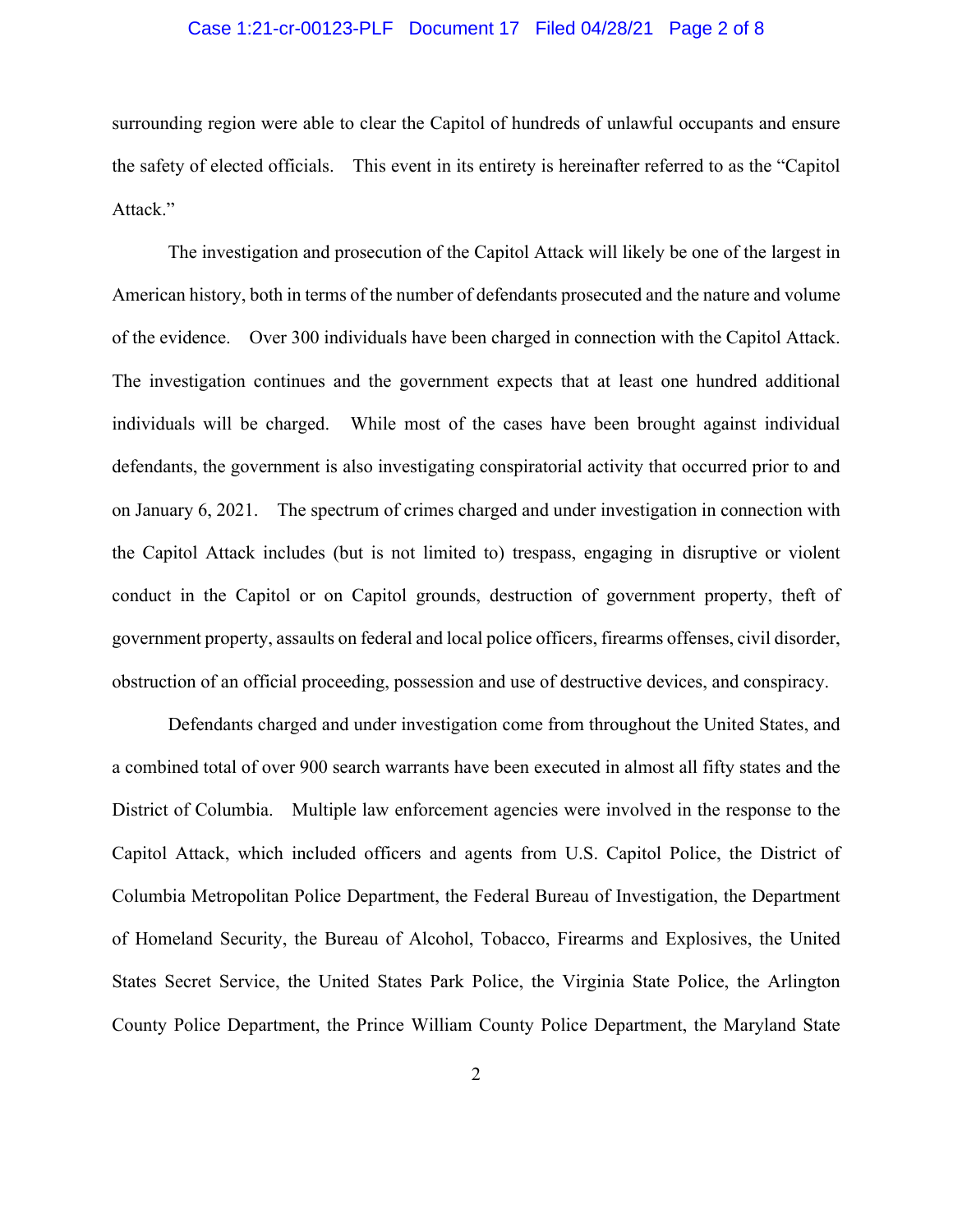#### Case 1:21-cr-00123-PLF Document 17 Filed 04/28/21 Page 3 of 8

Police, the Montgomery County Police Department, the Prince George's County Police Department, and the New Jersey State Police. Documents and evidence accumulated in the Capitol Attack investigation thus far include: (a) more than 15,000 hours of surveillance and bodyworn camera footage from multiple law enforcement agencies; (b) approximately 1,600 electronic devices; (c) the results of hundreds of searches of electronic communication providers; (d) over 210,000 tips, of which a substantial portion include video, photo and social media; and (e) over 80,000 reports and 93,000 attachments related to law enforcement interviews of suspects and witnesses and other investigative steps. As the Capitol Attack investigation is still on-going, the number of defendants charged and the volume of potentially discoverable materials will only continue to grow. In short, even in cases involving a single defendant, the volume of discoverable materials is likely to be significant.

The United States is aware of and takes seriously its obligations pursuant to Federal Rule of Criminal Procedure 16 and Local Criminal Rule 5.1(a), the provisions of *Brady v. Maryland*, 373 U.S. 83, 87 (1963), *Giglio v. United States*, 405 U.S. 150, 153-54 (1972), and the Jencks Act, 18 U.S.C. § 3500. Accordingly, the government, in consultation with the Federal Public Defender, is developing a comprehensive plan for handling, tracking, processing, reviewing and producing discovery across the Capitol Attack cases. Under the plan, the discovery most directly and immediately related to pending charges in cases involving detained defendants will be provided within the next thirty to sixty days. Cases that do not involve detained defendants will follow thereafter. Such productions will also be supplemented on an on-going basis. In the longer term, the plan will include a system for storing, organizing, searching, producing and/or making available voluminous materials such as those described above in a manner that is workable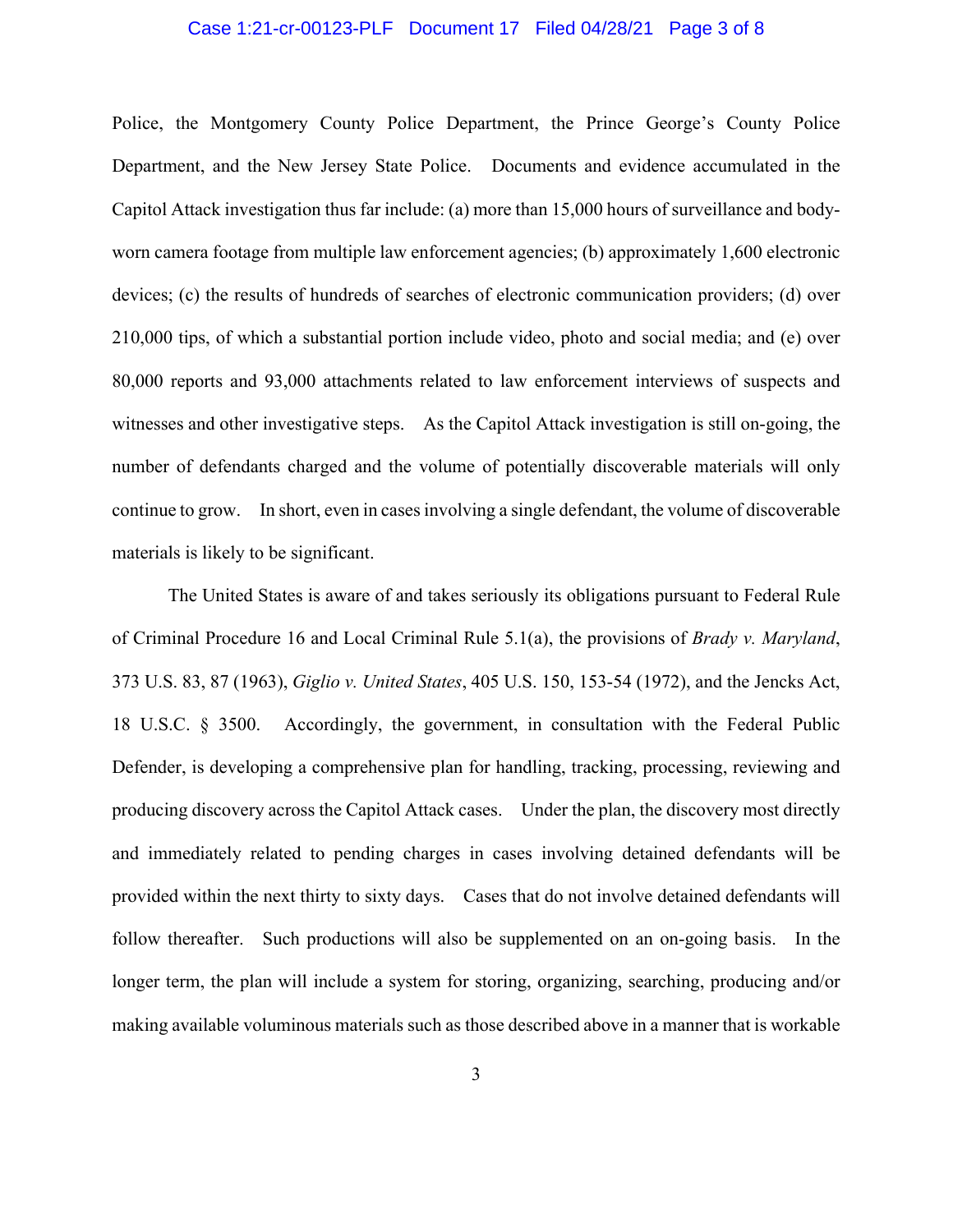### Case 1:21-cr-00123-PLF Document 17 Filed 04/28/21 Page 4 of 8

for both the government and hundreds of defendants. This latter portion of the plan will require more time to develop and implement, including further consultation with the Federal Public Defender.

The defendant in this case is charged with assaulting a federal officer with a dangerous weapon, in violation of 18 U.S.C.  $\S 111(a)(1)$  and (b), civil disorder, in violation of 18 U.S.C. § 231(a)(3), obstructing an official proceeding, in violation of 18 U.S.C. § 1512(c)(2), 2, entering a restricted building without lawful authority, in violation of 18 U.S.C.  $\S$  1752(a)(1) and  $(b)(1)(A)$ , and entry and disorderly conduct on Capitol grounds, in violation of 40 U.S.C. §  $5104(e)(2)(D)$ .

#### **ARGUMENT**

Pursuant to the Speedy Trial Act, an indictment charging an individual with the commission of an offense generally must be filed within thirty days from the date on which such individual was arrested or served with a summons in connection with such charges. 18 U.S.C. § 3161(a). Further, as a general matter, in any case in which a plea of not guilty is entered, a defendant charged in an information or indictment with the commission of an offense must commence within seventy days from the filing date (and making public) of the information or indictment, or from the date the defendant has appeared before a judicial officer of the court in which such charge is pending, whichever date last occurs. 18 U.S.C.  $\S 3161(c)(1)$ .

Section 3161(h) of the Speedy Trial Act sets forth certain periods of delay which the Court must exclude from the computation of time within which a trial must commence. As is relevant to this motion for a continuance, pursuant to subsection  $(h)(7)(A)$ , the Court must exclude:

Any period of delay resulting from a continuance granted by any judge on his own motion or at the request of the defendant or his counsel or at the request of the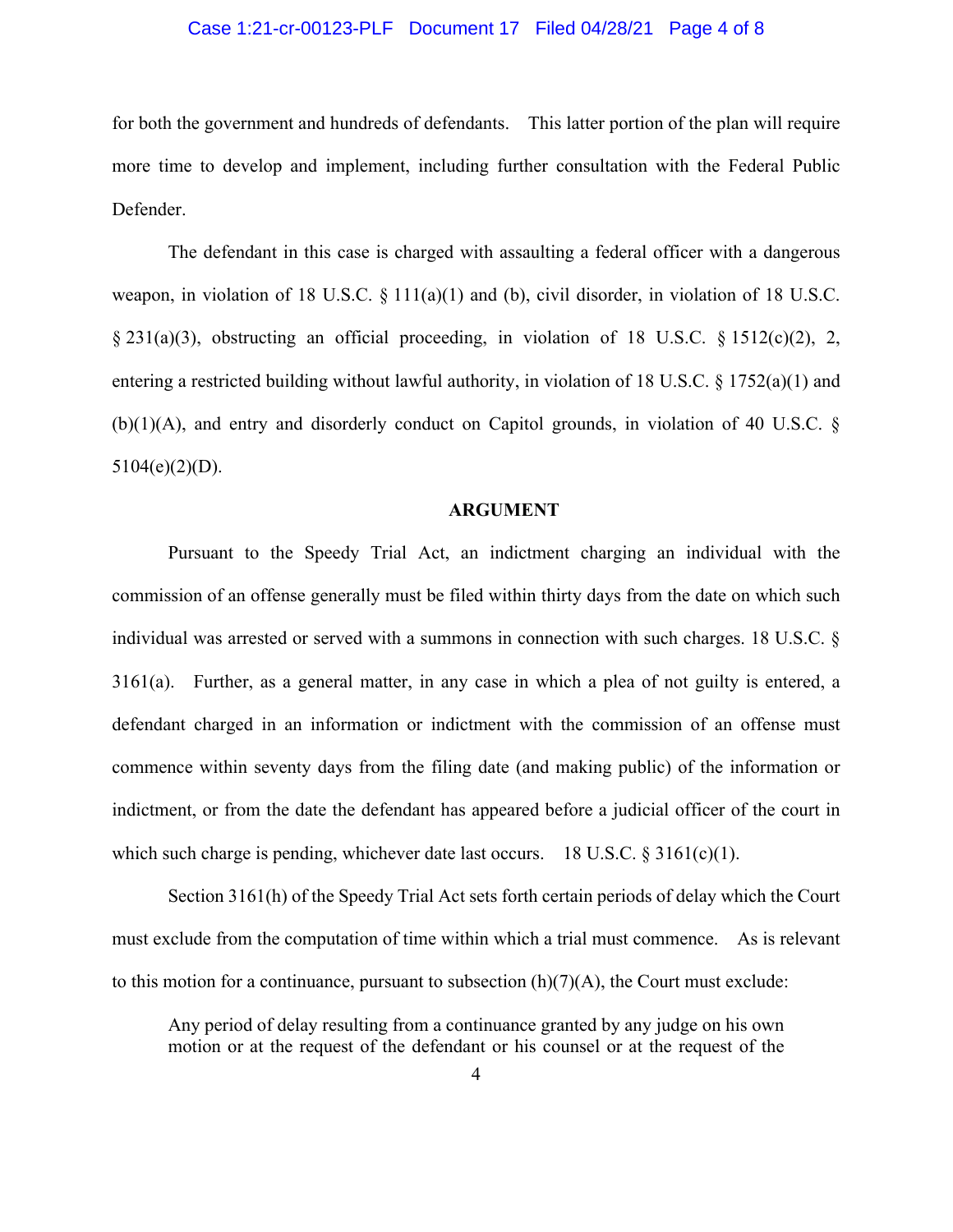attorney for the Government, if the judge granted such continuance on the basis of his findings that the ends of justice served by taking such action outweigh the best interest of the public and the defendant in a speedy trial.

18 U.S.C. § 3161(h)(7)(A). This provision further requires the Court to set forth its reasons for finding that that any ends-of-justice continuance is warranted. *Id.* Subsection (h)(7)(B) sets forth a non-exhaustive list factors that the Court must consider in determining whether to grant an ends-of-justice continuance, including:

- (i) Whether the failure to grant such a continuance in the proceeding would be likely to make a continuation of such proceeding impossible, or result in a miscarriage of justice.
- (ii) Whether the case is so unusual or so complex, due to the number of defendants, the nature of the prosecution, or the existence of novel questions of fact or law, that it is unreasonable to expect adequate preparation for pretrial proceedings or for the trial itself within the time limits established by this section. . . .
- (iv) Whether the failure to grant such a continuance in a case which, taken as a whole, is not so unusual or so complex as to fall within clause (ii), would deny the defendant reasonable time to obtain counsel, would unreasonably deny the defendant or the Government continuity of counsel, or would deny counsel for the defendant or the attorney for the Government the reasonable time necessary for effective preparation, taking into account the exercise of due diligence.

18 U.S.C. § 3161(h)(7)(B)(i)(ii) and (iv). Importantly, "[i]n setting forth the statutory factors that justify a continuance under subsection (h)(7), Congress twice recognized the importance of adequate pretrial preparation time." *Bloate v. United States*, 559 U.S. 196, 197 (2010) (*citing*  $§3161(h)(7)(B)(ii), (B)(iv)).$ 

An interests of justice finding is within the discretion of the Court. *See, e.g., United States v. Rojas-Contreras*, 474 U.S. 231, 236 (1985); *United States v. Hernandez*, 862 F.2d 17, 24 n.3 (2d Cir. 1988). "The substantive balancing underlying the decision to grant such a continuance is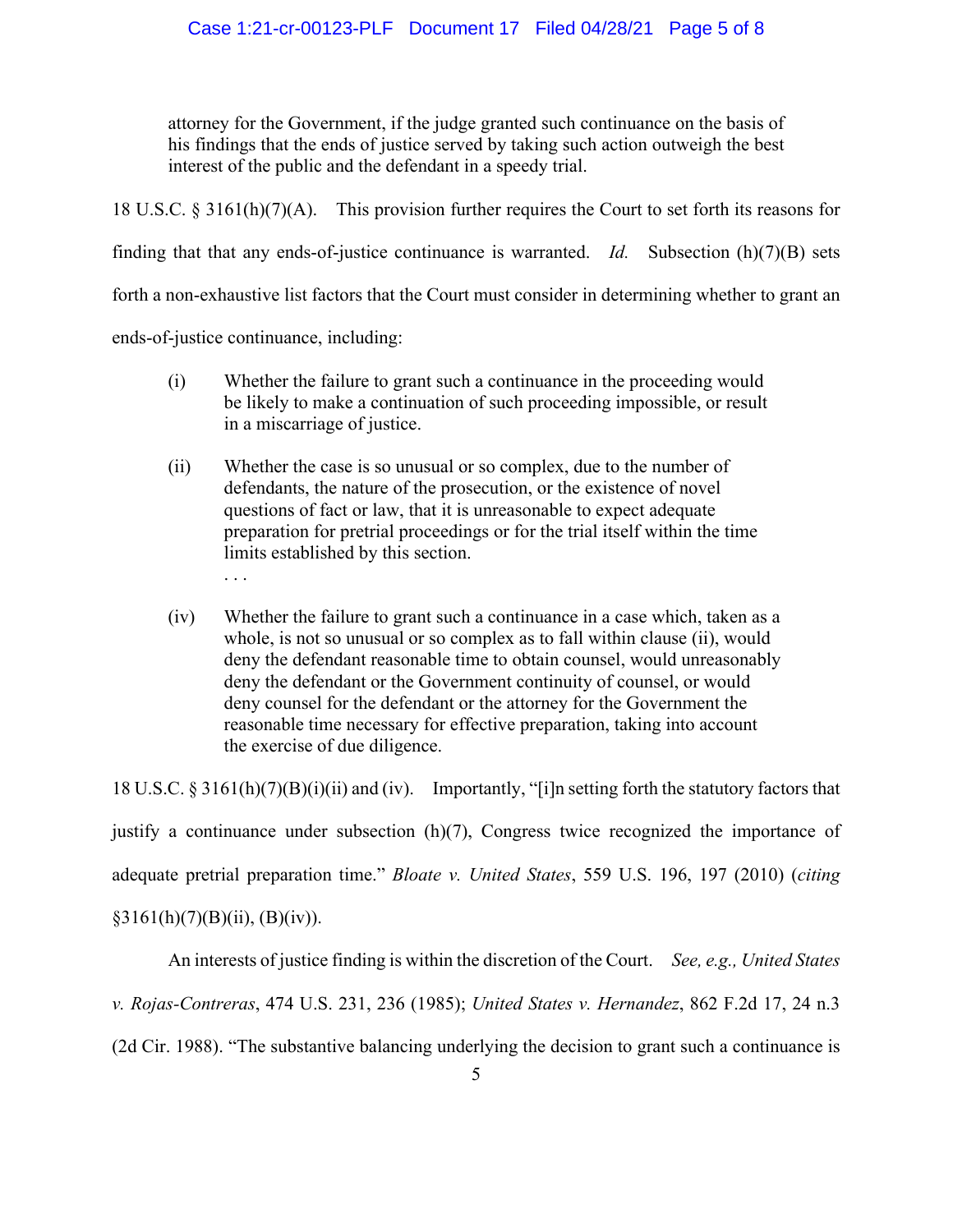#### Case 1:21-cr-00123-PLF Document 17 Filed 04/28/21 Page 6 of 8

entrusted to the district court's sound discretion." *United States v. Rice*, 746 F.3d 1074 (D.C. Cir. 2014).

In this case, an ends-of-justice continuance is warranted under 18 U.S.C. § 3161(h)(7)(A) based on the factors described in 18 U.S.C. § 3161(h)(7)(B)(i)(ii) and (iv). As described above, the Capitol Attack is likely the most complex investigation ever prosecuted by the Department of Justice. Developing a system for storing and searching, producing and/or making available voluminous materials accumulated across hundreds of investigations, and ensuring that such system will be workable for both the government and defense, will take time. Even after a system generally agreeable to the government and the Federal Public Defender is designed and implemented, likely through the use of outside vendors, it will take time to load, process, search and review discovery materials. Further adding to production and review times, certain sensitive materials may require redaction or restrictions on dissemination, and other materials may need to be filtered for potentially privileged information before they can be reviewed by the prosecution.

The need for reasonable time to organize, produce, and review voluminous discovery is among multiple pretrial preparation grounds that Courts of Appeals have routinely held sufficient to grant continuances and exclude the time under the Speedy Trial Act. *See, e.g., United States v. Bikundi*, 926 F.3d 761, 777-78 (D.C. Cir. 2019)(Upholding ends-of-justice continuances totaling 18 months in two co-defendant health care fraud and money laundering conspiracy case, in part because the District Court found a need to "permit defense counsel and the government time to both produce discovery and review discovery"); *United States v. Bell*, 925 F.3d 362, 374 (7<sup>th</sup> Cir. 2019) (Upholding two-month ends-of-justice continuance in firearm possession case, over defendant's objection, where five days before trial a superseding indictment with four new counts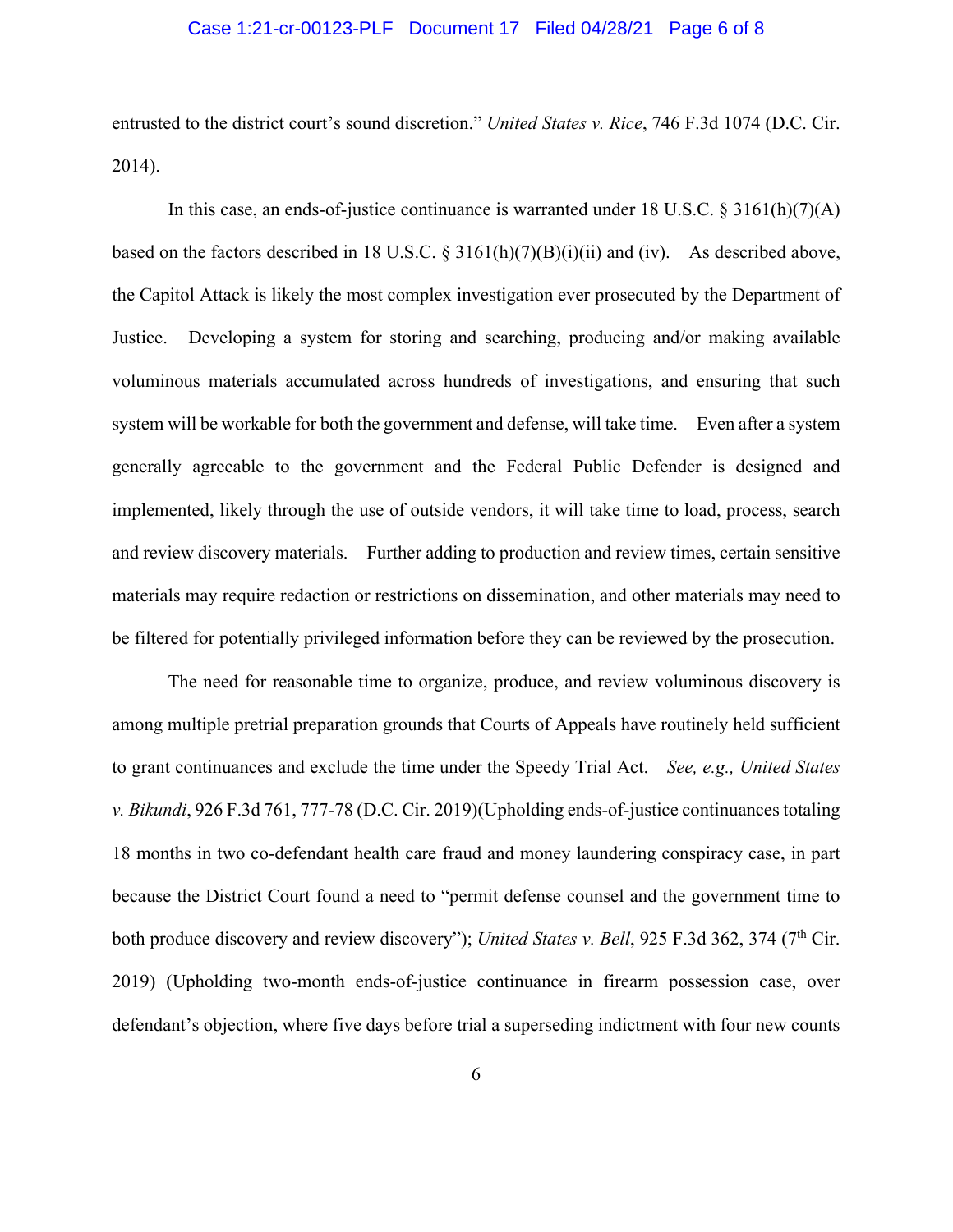#### Case 1:21-cr-00123-PLF Document 17 Filed 04/28/21 Page 7 of 8

was returned, "1,000 pages of new discovery materials and eight hours of recordings" were provided, and the government stated that "it needed more than five days to prepare to try [the defendant] on the new counts"); *United States v. Vernon*, 593 F. App'x 883, 886 (11th Cir. 2014) (District court did not abuse its broad discretion in case involving conspiracy to commit wire and mail fraud by granting two ends-of-justice continuances due to voluminous discovery); *United States v. Gordon*, 710 F.3d 1124, 1157-58 (10<sup>th</sup> Cir. 2013)(Upholding ends-of-justice continuance of ten months and twenty-four days in case involving violation of federal securities laws, where discovery included "documents detailing the hundreds financial transactions that formed the basis for the charges" and "hundreds and thousands of documents that needs to be catalogued and separated, so that the parties could identify the relevant ones")(internal quotation marks omitted); *United States v. Lewis*, 611 F.3d 1172, 1177-78  $(9<sup>th</sup> Cir. 2010)$  (Upholding ninety-day ends-ofjustice continuance in case involving international conspiracy to smuggle protected wildlife into the United States, where defendant's case was joined with several co-defendants, and there were on-going investigations, voluminous discovery, a large number of counts, and potential witnesses from other countries); *United States v. O'Connor*, 656 F.3d 630, 640 (7<sup>th</sup> Cir. 2011)(Upholding ends-of-justice continuances totaling five months and twenty days in wire fraud case that began with eight charged defendants and ended with a single defendant exercising the right to trial, based on "the complexity of the case, the magnitude of the discovery, and the attorneys' schedules").

In sum, due to the number of individuals currently charged across the Capitol Attack investigation and the nature of those charges, the on-going investigation of many other individuals, the volume and nature of potentially discoverable materials, and the reasonable time necessary for effective preparation by all parties taking into account the exercise of due diligence, the failure to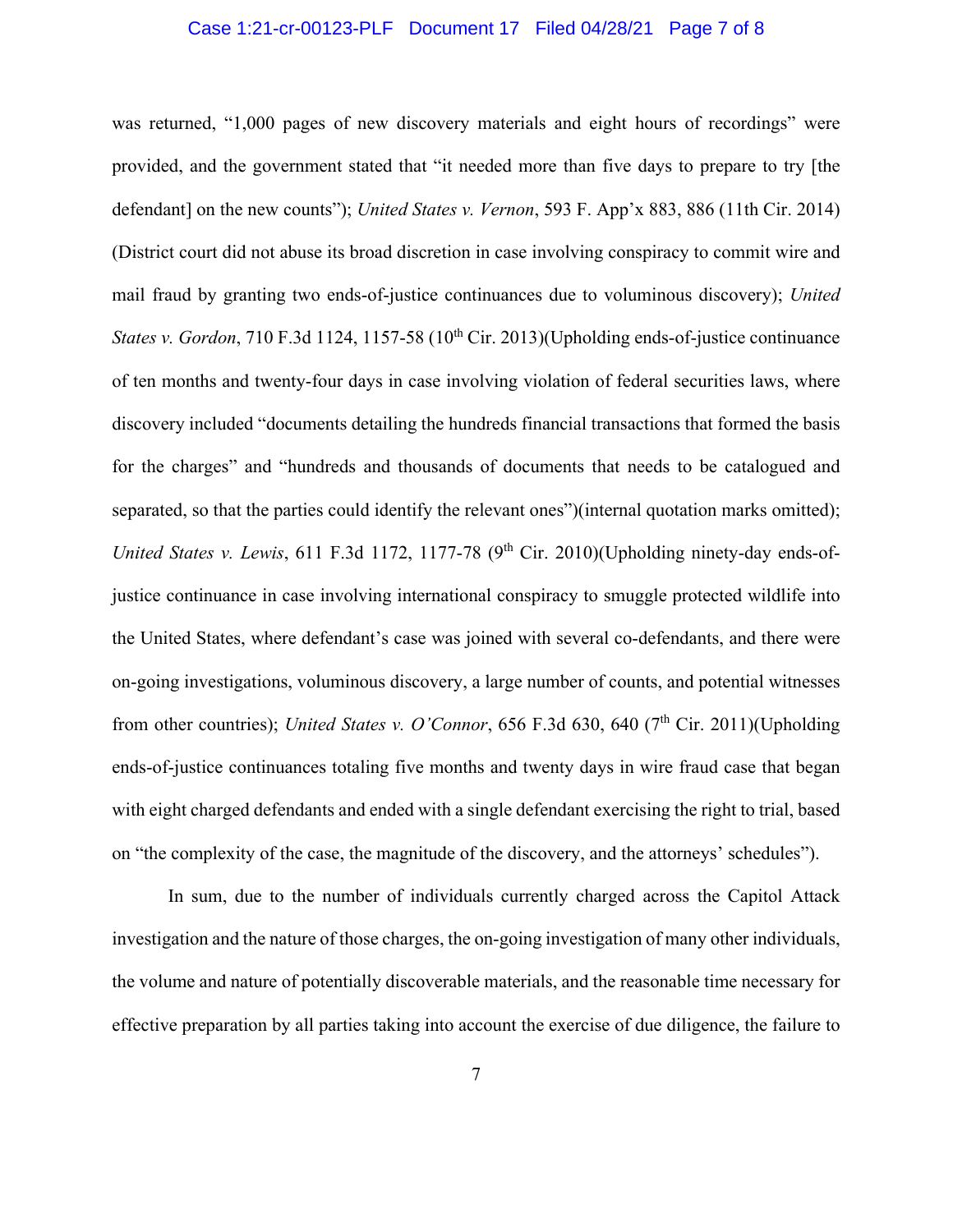### Case 1:21-cr-00123-PLF Document 17 Filed 04/28/21 Page 8 of 8

grant such a continuance in this proceeding would be likely to make a continuation of this proceeding impossible, or result in a miscarriage of justice. Accordingly, the ends of justice served by granting a request for a continuance outweigh the best interest of the public and the defendant in a speedy trial.

Government counsel notified the defense of the filing of this motion on April 21, 2021, and counsel stated on April 28, 2021, that the defense "does not object to excluding time under the Speedy Trial Act for another 60 days. However, the defense opposes any finding or characterization of this case as 'unusual or complex.'"

WHEREFORE, the government respectfully requests that this Court grant the motion for a 60 day continuance of the above-captioned proceeding, and that the Court exclude the time within which the trial must commence under the Speedy Trial Act, 18 U.S.C. § 3161 *et seq*., on the basis that the ends of justice served by taking such actions outweigh the best interest of the public and the defendant in a speedy trial pursuant to the factors described in 18 U.S.C.  $\S$  3161(h)(7)(A), (B)(i), (ii), and (iv).

Respectfully submitted,

Channing D. Phillips Acting United States Attorney

*/s/ Cara Gardner* 

Cara Gardner DC Bar No. 1003793 Assistant United States Attorney 555 4th Street, N.W. Washington, D.C. 20530 (202) 252-7009 cara.gardner@usdoj.gov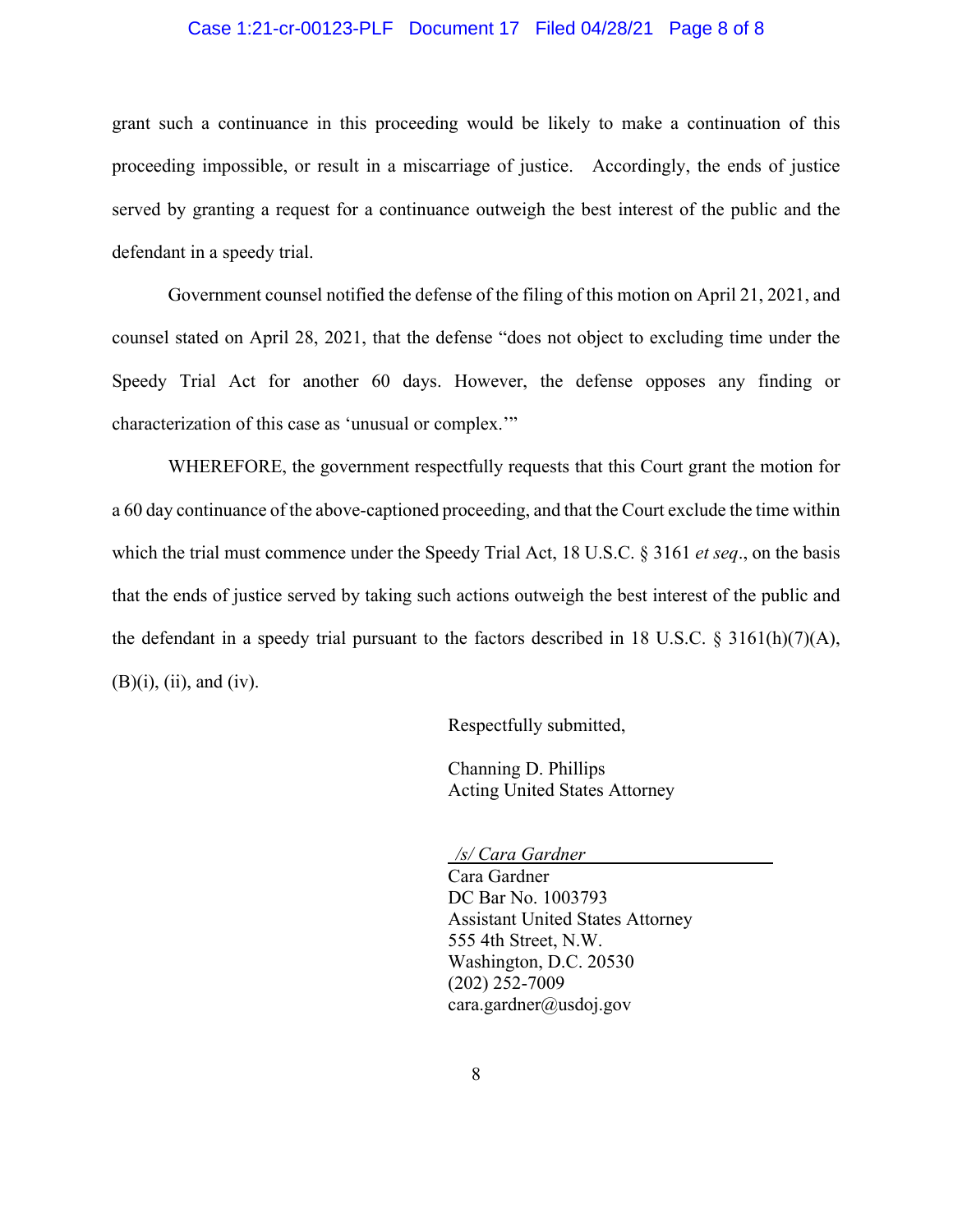# **UNITED STATES DISTRICT COURT FOR THE DISTRICT OF COLUMBIA**

| UNITED STATES OF AMERICA |                            |
|--------------------------|----------------------------|
|                          |                            |
| v.                       | Case No. 1:21-cr-00123-PLF |
|                          | $\ddot{\cdot}$             |
| VITALI GOSSJANKOWSKI,    | ٠                          |
|                          |                            |
| Defendant.               |                            |
|                          | ORDER                      |

Based upon the representations in the United States' Partially Unopposed Motion to Continue and to Exclude Time Under the Speedy Trial Act, and upon consideration of the entire record, the Court makes the following findings:

Defendant is charged via indictment with offenses related to crimes that occurred at the United States Capitol on January 6, 2021. In brief, on that date, as a Joint Session of the United States House of Representatives and the United States Senate convened to certify the vote of the Electoral College of the 2020 U.S. Presidential Election, members of a large crowd that had gathered outside forced entry into the U.S. Capitol, including by breaking windows and by assaulting members of law enforcement, as others in the crowd encouraged and assisted those acts. Scores of individuals entered the U.S. Capitol without authority to be there. As a result, the Joint Session and the entire official proceeding of the Congress was halted until the Capitol Police, the Metropolitan Police Department, and other law enforcement agencies from the city and surrounding region were able to clear the Capitol of hundreds of unlawful occupants and ensure the safety of elected officials. This event in its entirety is hereinafter referred to as the "Capitol Attack."

The investigation and prosecution of the Capitol Attack will likely be one of the largest in American history, both in terms of the number of defendants prosecuted and the nature and volume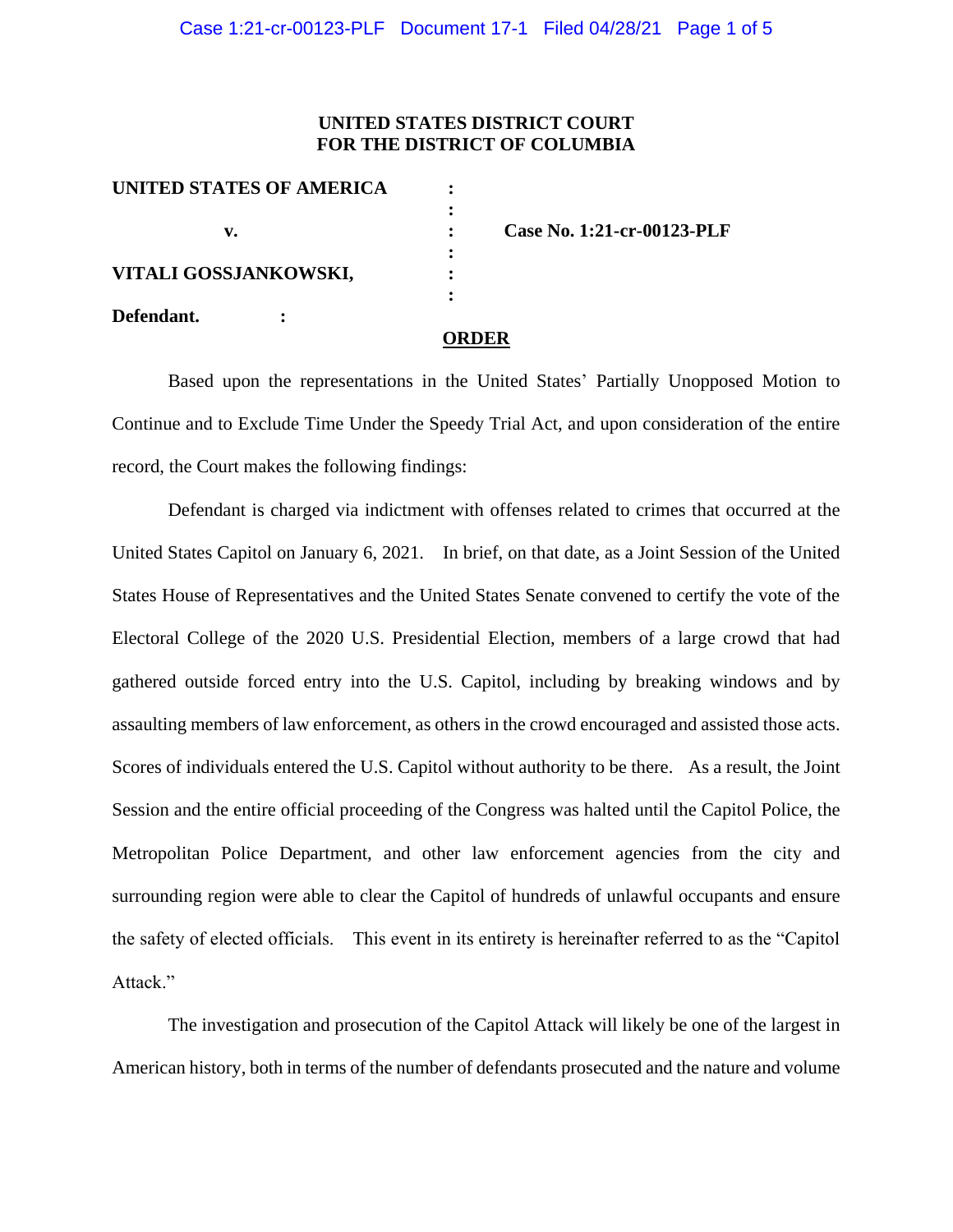### Case 1:21-cr-00123-PLF Document 17-1 Filed 04/28/21 Page 2 of 5

of the evidence. Over 300 individuals have been charged in connection with the Capitol Attack. The investigation continues and the government expects that at least one hundred additional individuals will be charged. While most of the cases have been brought against individual defendants, the government is also investigating conspiratorial activity that occurred prior to and on January 6, 2021. The spectrum of crimes charged and under investigation in connection with the Capitol Attack includes (but is not limited to) trespass, engaging in disruptive or violent conduct in the Capitol or on Capitol grounds, destruction of government property, theft of government property, assaults on federal and local police officers, firearms offenses, civil disorder, obstruction of an official proceeding, possession and use of destructive devices, and conspiracy.

Defendants charged and under investigation come from throughout the United States, and a combined total of over 900 search warrants have been executed in almost all fifty states and the District of Columbia. Multiple law enforcement agencies were involved in the response to the Capitol Attack, which included officers and agents from U.S. Capitol Police, the District of Columbia Metropolitan Police Department, the Federal Bureau of Investigation, the Department of Homeland Security, the Bureau of Alcohol, Tobacco, Firearms and Explosives, the United States Secret Service, the United States Park Police, the Virginia State Police, the Arlington County Police Department, the Prince William County Police Department, the Maryland State Police, the Montgomery County Police Department, the Prince George's County Police Department, and the New Jersey State Police. Documents and evidence accumulated in the Capitol Attack investigation thus far include: (a) more than 15,000 hours of surveillance and bodyworn camera footage from multiple law enforcement agencies; (b) approximately 1,600 electronic devices; (c) the results of hundreds of searches of electronic communication providers; (d) over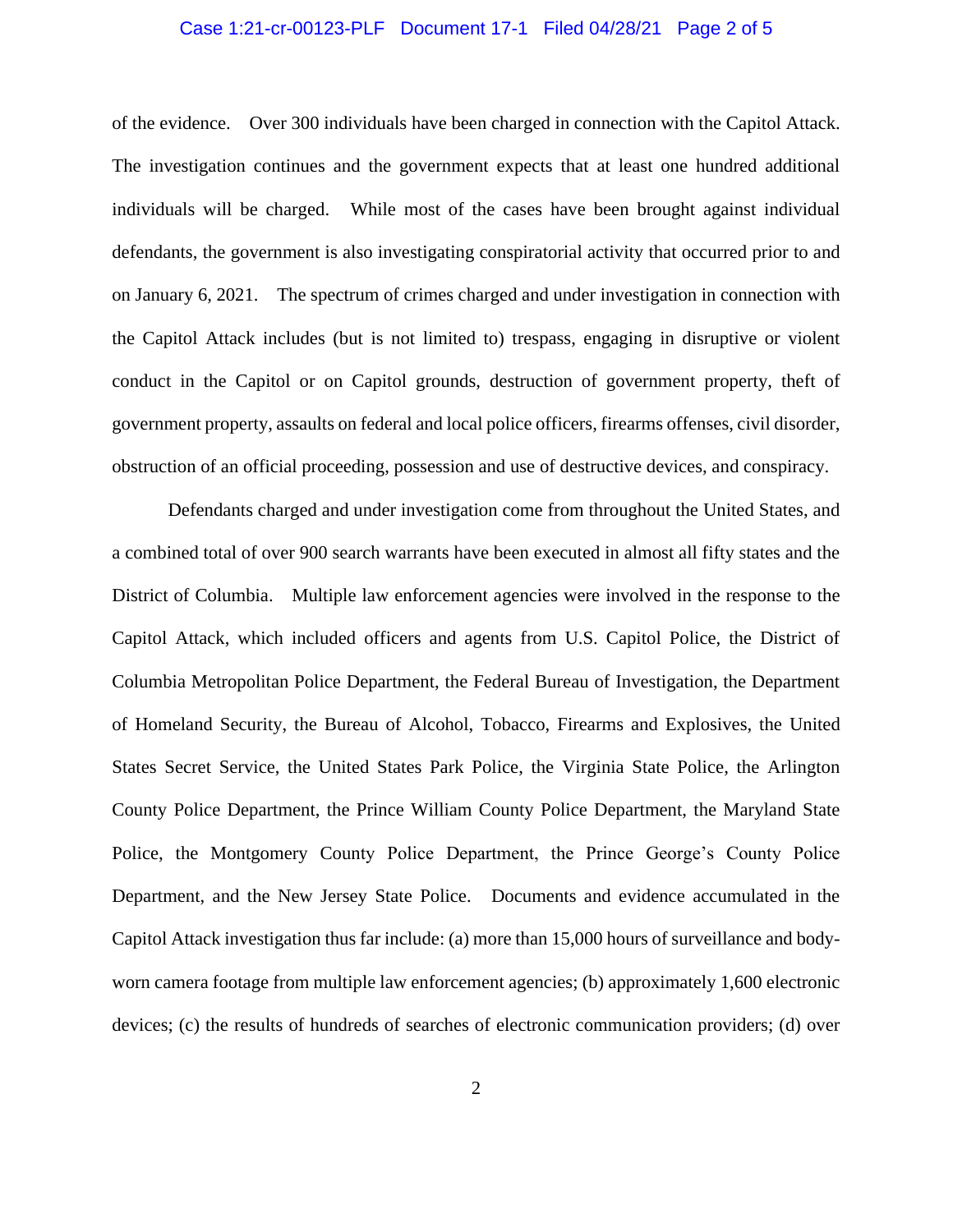#### Case 1:21-cr-00123-PLF Document 17-1 Filed 04/28/21 Page 3 of 5

210,000 tips, of which a substantial portion include video, photo and social media; and (e) over 80,000 reports and 93,000 attachments related to law enforcement interviews of suspects and witnesses and other investigative steps. As the Capitol Attack investigation is still on-going, the number of defendants charged and the volume of potentially discoverable materials will only continue to grow. In short, even in cases involving a single defendant, the volume of discoverable materials is likely to be significant.

The government, in consultation with the Federal Public Defender, is developing a comprehensive plan for handling, tracking, processing, reviewing and producing discovery across the Capitol Attack cases. Under the plan, the discovery most directly and immediately related to pending charges in cases involving detained defendants will be provided within the next thirty to sixty days. Cases that do not involve detained defendants will follow thereafter. Such productions will also be supplemented on an on-going basis. In the longer term, the plan will include a system for storing, organizing, searching, producing and/or making available voluminous materials such as those described above in a manner that is workable for both the government and hundreds of defendants. This latter portion of the plan will require more time to develop and implement, including further consultation with the Federal Public Defender.

In this case, an ends-of-justice continuance is warranted under 18 U.S.C. § 3161(h)(7)(A) based on the factors described in 18 U.S.C. § 3161(h)(7)(B)(i)(ii) and (iv). As described above, the Capitol Attack is likely the most complex investigation ever prosecuted by the Department of Justice. Developing a system for storing and searching, producing and/or making available voluminous materials accumulated across hundreds of investigations, and ensuring that such system will be workable for both the government and defense, will take time. Even after a system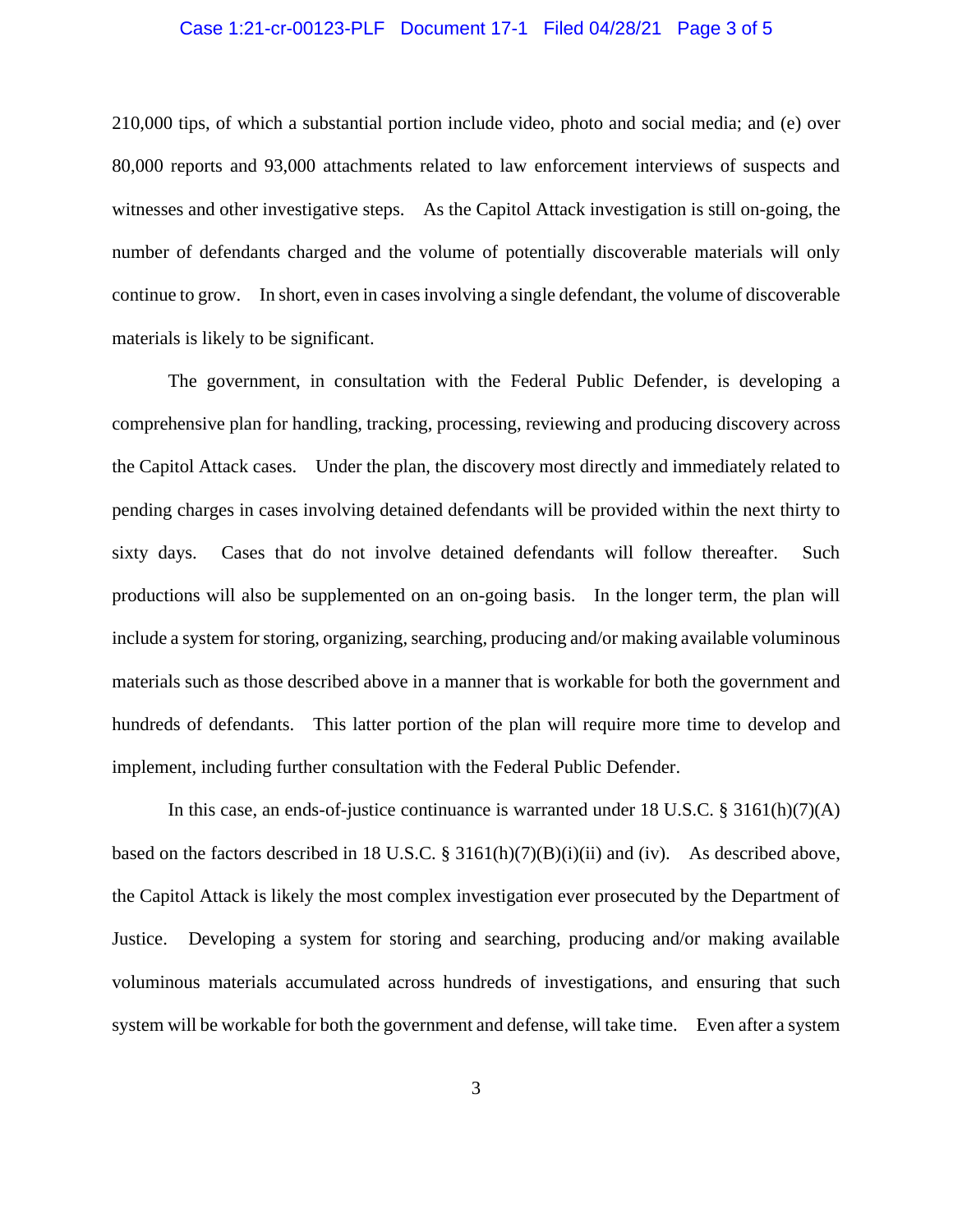### Case 1:21-cr-00123-PLF Document 17-1 Filed 04/28/21 Page 4 of 5

generally agreeable to the government and the Federal Public Defender is designed and implemented, likely through the use of outside vendors, it will take time to load, process, search and review discovery materials. Further adding to production and review times, certain sensitive materials may require redaction or restrictions on dissemination, and other materials may need to be filtered for potentially privileged information before they can be reviewed by the prosecution.

In sum, due to the number of individuals currently charged across the Capitol Attack investigation and the nature of those charges, the on-going investigation of many other individuals, the volume and nature of potentially discovery materials, and the reasonable time necessary for effective preparation by all parties taking into account the exercise of due diligence, the failure to grant such a continuance in this proceeding would be likely to make a continuation of this proceeding impossible, or result in a miscarriage of justice. Accordingly, the ends of justice served by granting a request for a continuance outweigh the best interest of the public and the defendant in a speedy trial.

Therefore, it is this  $\frac{1}{\sqrt{2\pi}}$  day of  $\frac{1}{\sqrt{2\pi}}$ , 2021,

**ORDERED** that the United States' Partially Unopposed Motion to Continue and to Exclude Time Under the Speedy Trial Act, is hereby GRANTED; it is further

**ORDERED** that this proceeding is continued to , 2021, at

; and it is further

//

//

//

//